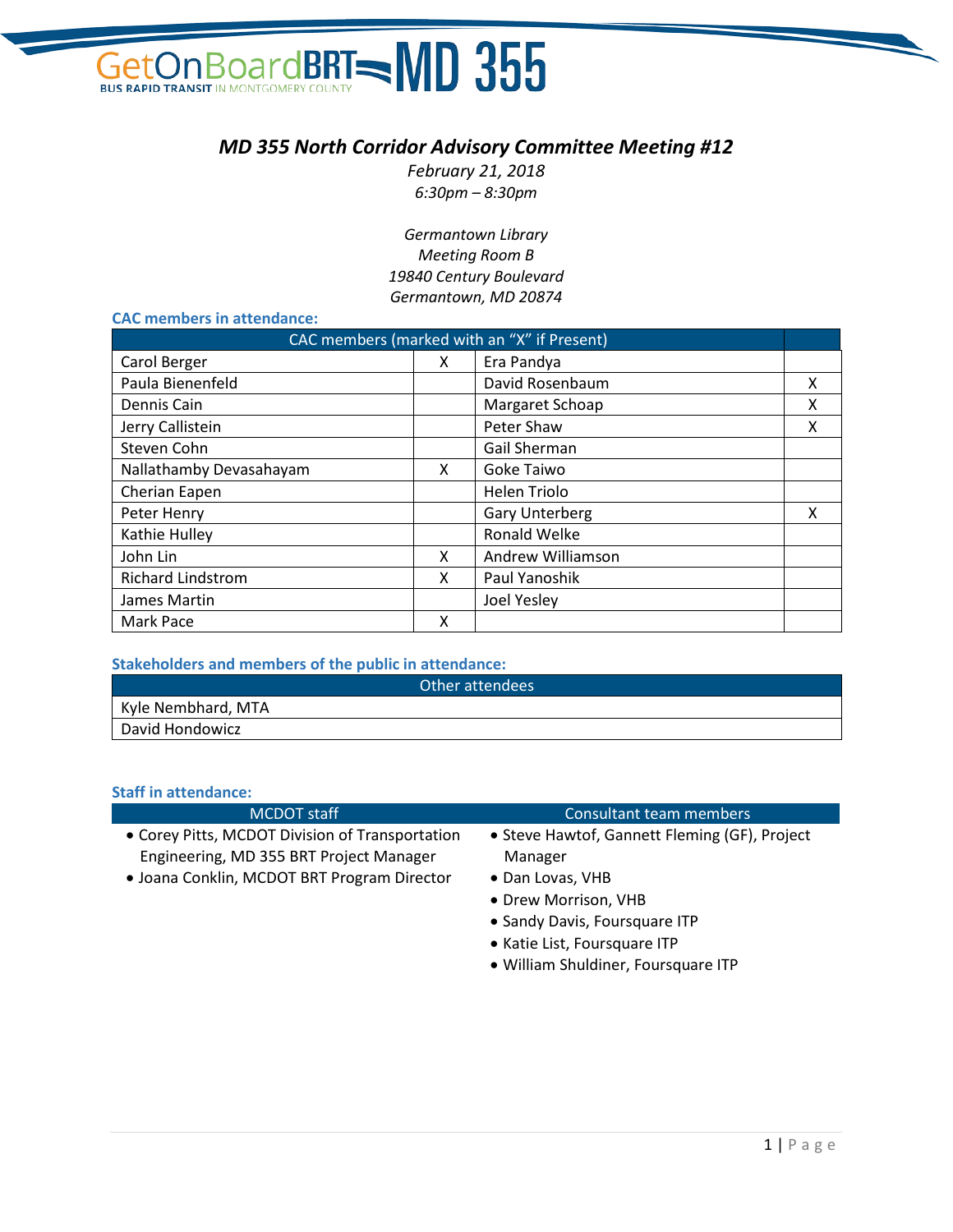### BoardBRT $=$ MD 355

#### **Introductions, Project Update, Overview of Agenda**

Katie List, the meeting facilitator, opened the meeting with introductions from the project team staff, North CAC members, and other attendees. Katie updated the CAC members on the three recent open houses in Clarksburg, Gaithersburg, and Bethesda, which had 170 attendees and yielded 68 comment cards. These open houses provided the project team with valuable public input on various aspects of the project, including service planning, stations, and engineering.

She informed the CAC members that the next round of open houses would occur in Fall 2018, and that MCDOT will continue other outreach efforts throughout the spring and summer, including stakeholder meetings, pop-up events, and community updates.

#### **Meeting Activity**

Katie introduced the activity for the CAC meeting. During the activity, CAC members were separated into three groups; each group rotated around the room, visiting three stations. One station addressed BRT and existing local bus service planning, another addressed project engineering, and the third addressed station locations. Each group visited each station for 25 minutes, where they discussed the respective topics with project team staff.

#### **Meeting Activity Feedback**

Upon completion of the activity, Katie asked one project team member from each station to provide a summary of the discussions, comments, and questions during all three rotations.

#### **Service Planning Station**

At the service planning station, CAC members gave feedback regarding local bus service on the MD 355 corridor. Many members said that the Ride On Route 55 is slow and crowded, while others noted that Routes 55 and 56 are inconvenient because they often require riders to walk a long distance to a bus stop. Other comments addressed the Ride On extRa service (Route 101), which members said was significantly better than Route 55, especially for high school and college students. Many members thought Ride On extRa service should be extended north to the Germantown Transit Center.

In addition to providing comments about local bus service, members also discussed their preferences for new BRT service on MD 355. Members commented on the importance of serving Lakeforest Transit Center, as well as the high levels of congestion between Summit Avenue and Shady Grove Road. CAC members noted that college students will likely use the new BRT service if it provides efficient service south of Clarksburg. Finally, several CAC members commented about communication needs along the corridor, including the need for detailed signs that explain the new BRT service and for coordination between BRT and local bus service.

#### **Engineering Station**

At the Engineering station, all three groups of CAC members asked if it was possible to develop a final alternative where the BRT uses a dedicated curb lane in some parts of the corridor and a dedicated median lane in other parts of the corridor.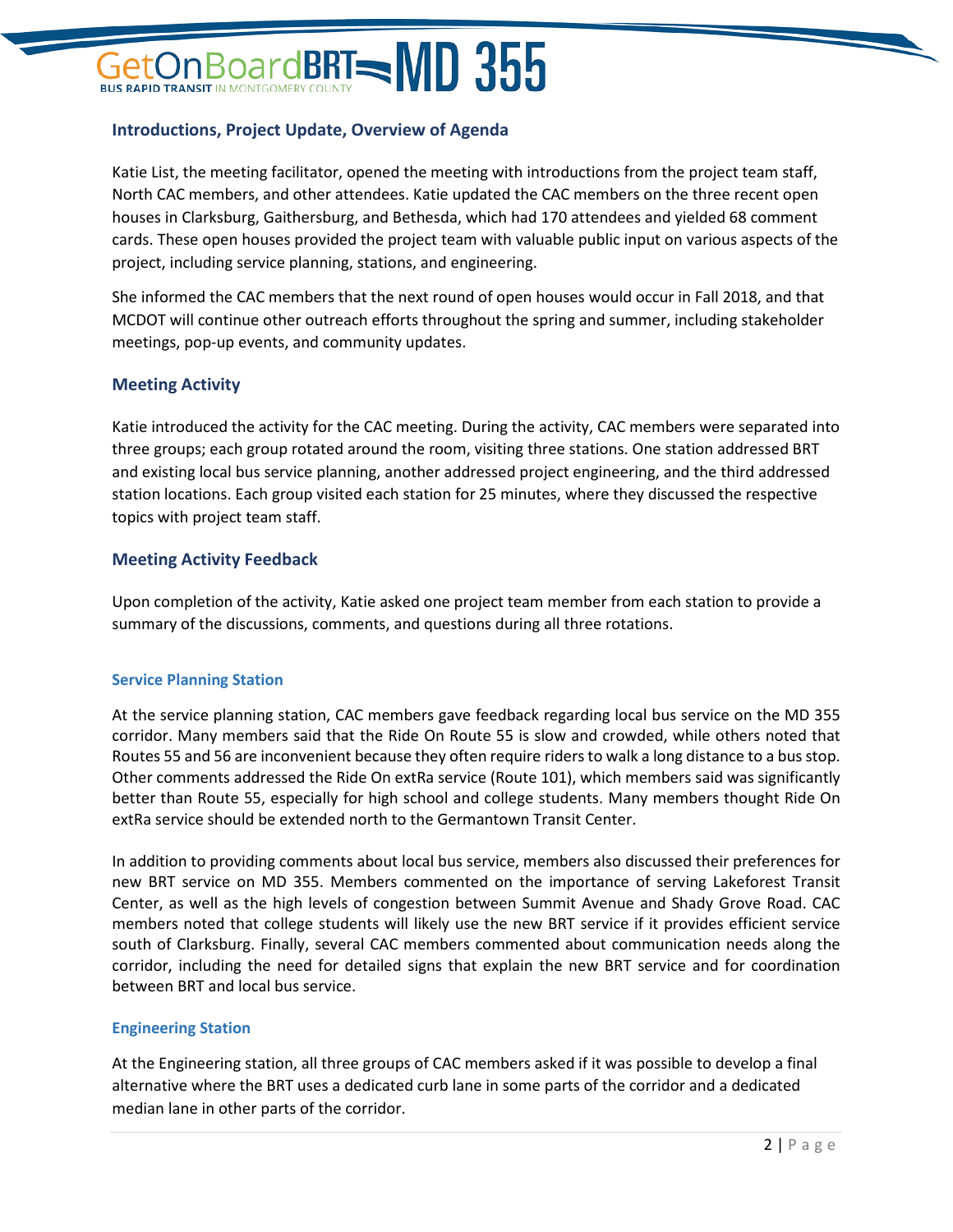### BoardBRT=MD 355

Members also discussed possible BRT service impacts on the Gaithersburg Master Plan, and asked if the plan is being considered during the BRT planning process. They noted that in some areas, including Gaithersburg, the number of bus riders in peak and off-peak directions on local bus routes is almost equal, making a bi-directional lane better than one-way peak service to ensure that riders traveling in both directions are served equally.

Members also discussed possible access management issues along the corridor if the median running alternative is chosen, including impacts to driveway access in the middle of the block. Additionally, as certain properties along the corridor are redeveloped, members noted that access management needs may change.

Other member comments addressed pedestrian safety in the median lane BRT stations, the size of lanes in the maximized and minimalized sections, and the size of stations in areas with higher levels of demand.

There were also discussions about the trade-off between maintaining effective schedules and serving the greatest number of riders if the Lakeforest Transit Center station is located too far from MD 355.

Finally, some members noted that the TSM Alternative could be a valuable tool when determining which alternative to use, and should be considered along with Alternatives A, B, and C.

#### **Stations Location Station**

At this station, CAC members discussed potential BRT station locations throughout the corridor and provided feedback on station preferences; during these discussions, members generally agreed that the Level One station criteria were an appropriate method to determine station locations.

Members discussed the importance and trade-offs of specific BRT station locations:

- Members said that commuter parking access is an important reason to locate the BRT close to the Lakeforest Transit Center.
- Members noted that BRT will be used by service professionals at Milestone, and said that this site needs a high level of BRT service.
- Other members said the BRT alternative the travels along Goldenrod Lane to Seneca Meadows Parkway would be the fastest route among the alternatives, because it allows the BRT system to bypass a slower segment of Observation Drive and also serves the business park.
- Members discussed the tradeoff between serving the Shady Grove Metro Station directly and locating the station on MD 355 – which could save time, but would require riders to walk if they wished to transfer.
- Members noted that MD 355 and South Summit Avenue may be a suitable location for a BRT station, but that historic properties may pose a challenge to locating a station there.
- Members expressed concerns about constraints on BRT operations and pedestrian safety in downtown Gaithersburg, especially at Chestnut St and Walker Avenue.
- Members discussed the Watkins Mill Park and Ride, and the tradeoff between a station located at Gunners Branch Road and Middlebrook Road.